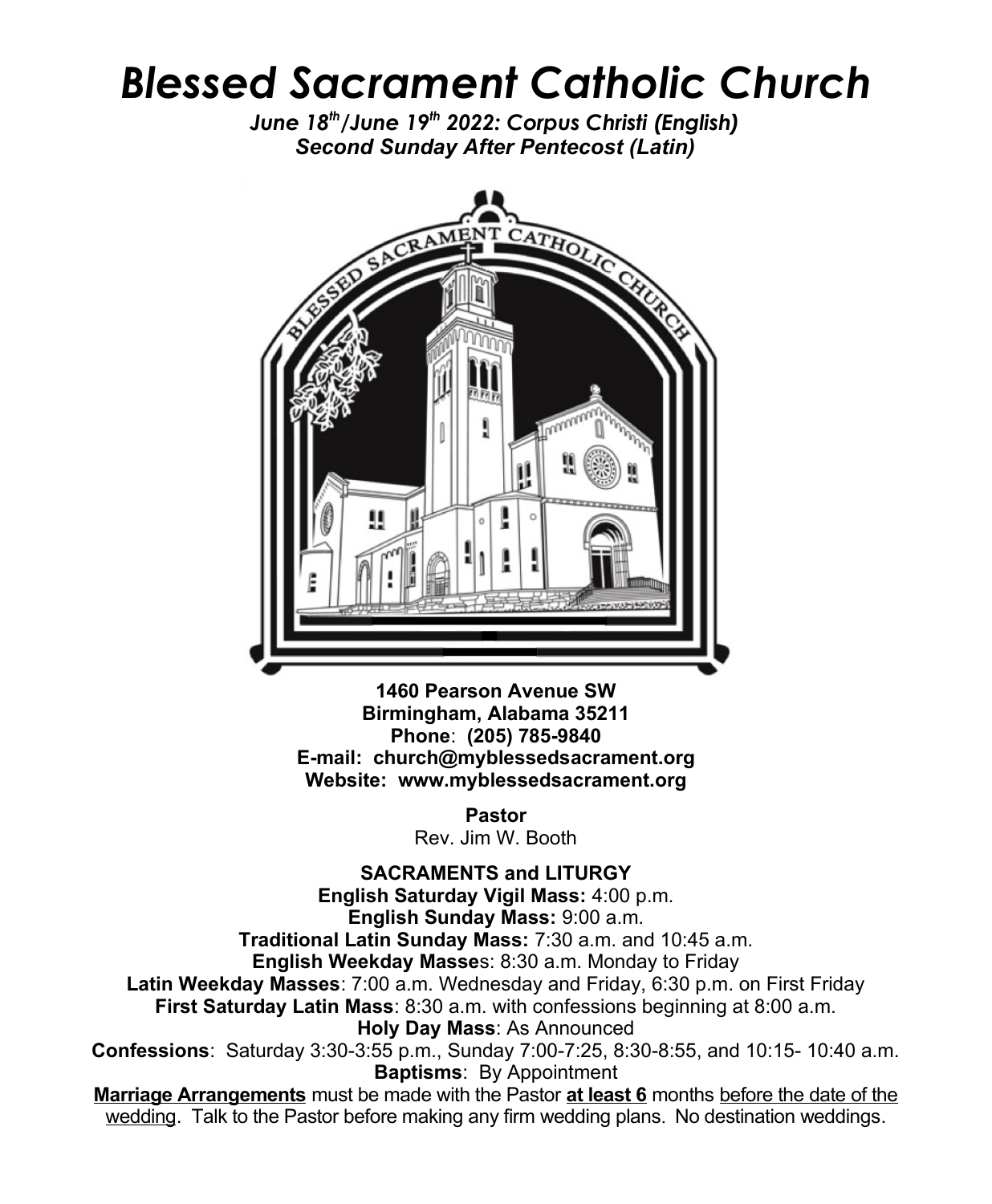**COVID-19 RESPONSE, MASS & DEVOTIONS**: We have an additional Sunday Latin Mass at 7:30, to aid in the social distancing, and continues on a provisional basis.

**NOTE ON CONFESSIONS**: If there is a significant line for confession, Fr Booth might say part of the formula of absolution while the penitent recites the act of contrition. The full formula of absolution is always said, but the first part might be said softly during the act of contrition. Thus, you might only hear "and I absolve you from your sins, in the name of the Father, and of the Son, and of the Holy Spirit."

**WELCOME** to all of our visitors: We are glad you have attended Mass with us. If you wish to join Blessed Sacrament, please pick up a parish census form at the Religious Goods Counter located in the vestibule of the front entrance.

**IN MEMORIAM:** In memory of Mary & Sam Montalbano, the sanctuary lamp will burn for the repose of their souls from June  $19<sup>th</sup>$  until June  $25<sup>th</sup>$ . The sanctuary lamp will burn for the repose of Julia Woods from June  $26<sup>th</sup>$  until July  $2<sup>nd</sup>$ .

**THIRD SUNDAY**: This Sunday is the Third Sunday of the month. We will have vocations prayers and a potluck lunch following the 10:45 a.m. Mass.

**SECOND COLLECTION**: Next Sunday there will be a second collection for the Mission Cooperative Appeal. This collection brings much needed help to specific dioceses and ministries in Mexico, India, Cameroon, Nigeria, and Nicaragua.

**BEWARE OF TREE**: An old and very large tree behind and to the east of the church has split and is poised to split again. This tree is scheduled to be cut down in late June. In the mean time, please keep away from this tree for the sake of safety. Trees will likely be planted in its stead.

**PRAY FOR OUR SEMINARIANS:** Please pray for our seminarians: Daniel Sessions, Charles Deering, Matthew Gubenski, Patrick DePew, Max Gallegos, John Gardiner, Andrew Vickery, John Paul Stepnowski, Collins Hess, Hunter Limbaugh, Francisco Rodriguez, Adam Sellers, and Dominic Rumore. May more good men to answer God's call to the priesthood.

**2022 HIGH MASS SCHEDULE**: The High Mass schedule for the 10:45 a.m. Mass is as follows: Every second, third, and fourth Sunday of the month with the addition of All Saints Day (Tuesday, November  $1<sup>st</sup>$ ), and Immaculate Conception (Thursday, December  $8<sup>th</sup>$ ).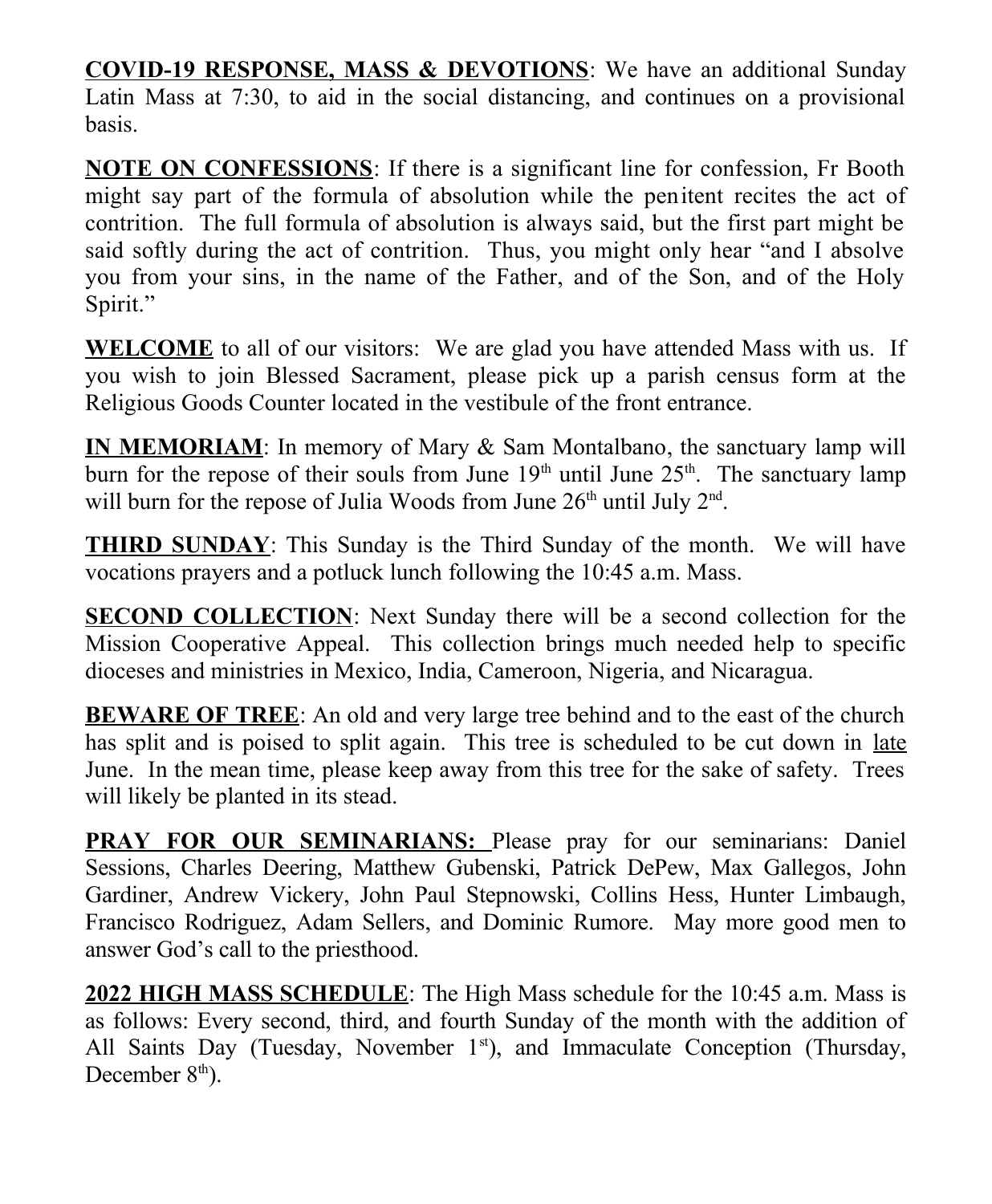**PARISH SUPPORT**: The collection last week was \$6570 and \$230 was donated to the Preservation Fund. Many thanks for your generosity.

**NOTE ON MASS INTENTIONS**: There is about a seven-month backlog on Mass Intentions. Thus, requested Mass dates cannot always be honored.

**MASS SCHEDULE AND INTENTIONS**: (\*Masses in the Rectory Chapel)

| Sat, June 18:              | $9:15$ a.m.  | Special Intention for Shane Henderson (Sophie Duvall                     |
|----------------------------|--------------|--------------------------------------------------------------------------|
|                            |              | Henderson)                                                               |
|                            |              | 4:00 p.m. † Amber Mason (by Mary & Betty Mason)                          |
|                            |              | Sun, June 19: $7:30$ a.m. † Amber Mason (by Mary & Betty Mason)          |
|                            | $9:00$ a.m.  | Pro Populo                                                               |
|                            | 10:45 a.m.   | Special Intention for Jeff Hahn (by the Hahn Family)                     |
| Mon, June 20: *8:30 a.m.   |              | Special Intention for the Pinter Family (by the Hahn Family)             |
| Tues, June 21: *8:30 a.m.  |              | Special Intention for Josh & Hannah Meeker (by the Hahn                  |
|                            |              | Family)                                                                  |
| Wed, June 22: *7:00 a.m.   |              | Special Intention for Jennifer Rodriguez $\&$ Family (by the             |
|                            |              | Hahn Family)                                                             |
|                            |              | *8:30 a.m. † Daniel Wheeler (by the Duvall Family)                       |
|                            |              | Thur, June 23: *8:30 a.m. † Sr Mary Vernon Gentle (by Maddie Duvall)     |
| Fri, June 24: $*7:00$ a.m. |              | Special Intention for Fr David Skillman (by the Duvall Family)           |
|                            |              | *8:30 a.m. † Eugene Mason (by Mary & Betty Mason)                        |
|                            |              | Sat, June 25: $4:00 \text{ p.m.}$ † Eugene Mason (by Mary & Betty Mason) |
| Sun, June 26: 7:30 a.m.    |              | Special Intention for Emily Elizabeth Mathews (by the Duvall             |
|                            |              | Family)                                                                  |
|                            | 9:00 a.m.    | Pro Populo                                                               |
|                            | $10:45$ a.m. | Special Intention for Sebastian McIntyre (by the Duvall                  |
|                            |              | Family)                                                                  |

**PLEASE PRAY FOR THE SICK AND HOMEBOUND** especially Sam Montalbano, Josie Nickell, Gloria Archambault, Don Williams, James Bonner, Matthew Clune Sr., Ronnie Buchanan, Barbara Williams, Gail McMahon, Gracimo Ribeiro Bento, Bob Wiseman, Eve Moore, Aaron Minjares, Bill Dinan, Carol Brandley, Eddie Hunter, Lawrence Brandley, Pete Ransom, Jerry Joiner, Beryl Curtis, Nicole Copeland, Linda Cooper, Lee Dinan, Danny Rohling, Kay Dorion, Krissy Chism, William Scroggins, Lamar Smith, Paul Herrmann, Wayne Little, Maria Morin, Andrea Little, Joseph Edwards, George Dunham, Fran Costanza, Christine Cover, Thatcher Kerzie, Malcolm Perry, Koslyn Chism, Kathleen Strawmeyer, and Stephanie Perry.

## **NEXT WEEK'S MASS READINGS**

| 4:00 p.m. Thirteenth Sunday of Ordinary Time | 1Kgs 19:16, 19-21, Gal 5:1, 13-18, Lk 9:51-62 |
|----------------------------------------------|-----------------------------------------------|
| 7:30 a.m. Third Sunday after Pentecost       | 1Pet 5:6-11, Lk 15:1-10                       |
| 9:00 a.m. Thirteenth Sunday of Ordinary Time | 1Kgs 19:16, 19-21, Gal 5:1, 13-18, Lk 9:51-62 |
| 10:45 a.m. Third Sunday after Pentecost      | 1Pet 5:6-11, Lk 15:1-10                       |